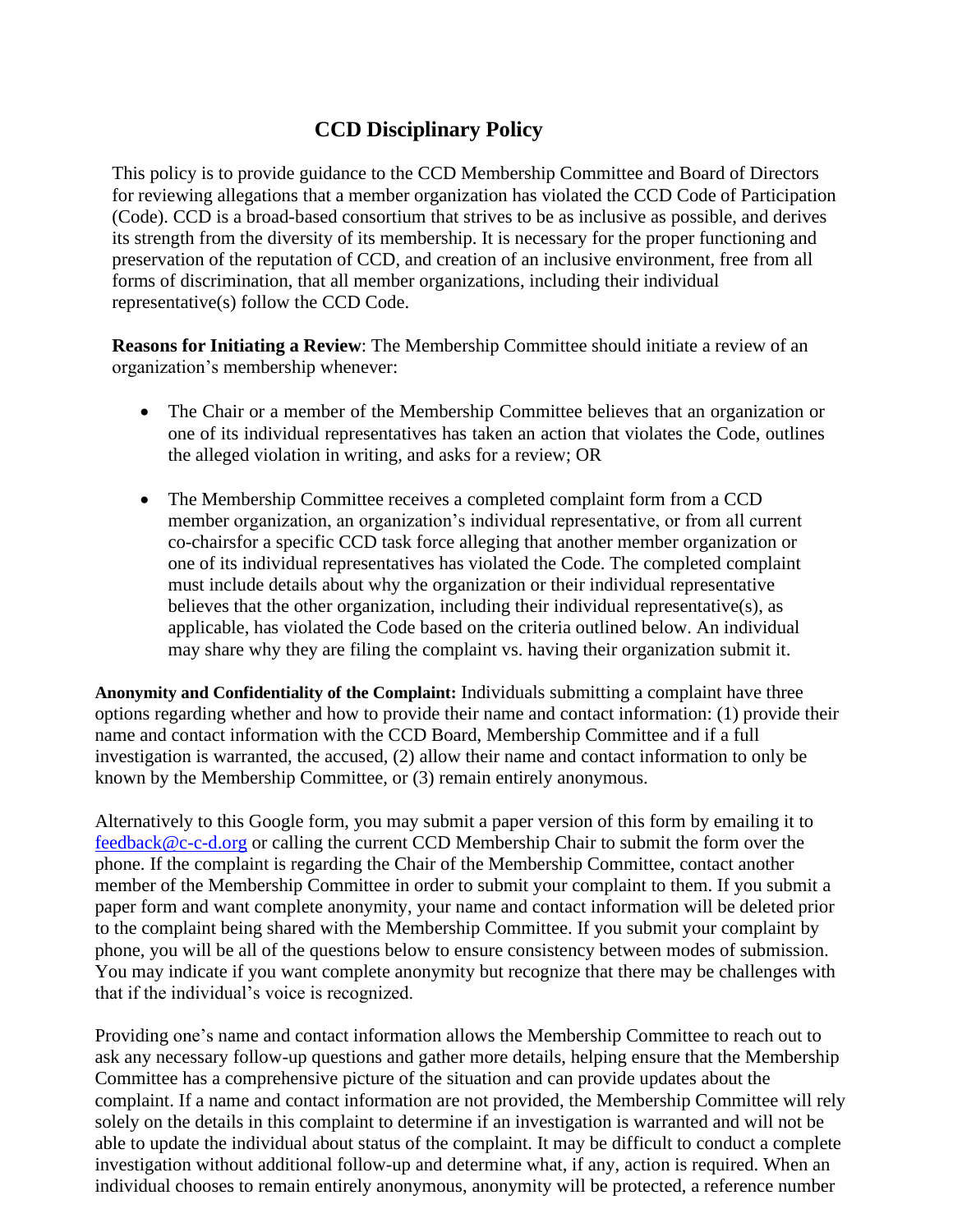will be assigned and no contact will occur.

The discussions and decisions surrounding the complaint will be kept confidential amongst CCD's Membership Committee and Board of Directors. In the event a full investigation is warranted, as discussed below, the Membership Committee must share with the accused organization or individual that a complaint was filed and basic details about it; sharing the full complaint itself is left to the Membership Committee's discretion. The accused organization or individual must be provided with an opportunity to respond.

## **Initial Steps of the Membership Committee:** The Membership Committee shall:

- 1. Confirm receipt of all complaints within 48 hours; and
- 2. Review all written materials regarding the alleged violation of the Code.

If after reviewing the complaint and any other written materials, the Membership Committee concludes that the complaint does not include information or evidence that could be a Code violation, it will inform the requestor of that decision within 48 hours and provide an opportunity to update or correct the complaint. The requestor may update or correct the complaint within seven calendar days. If the Membership Committee concludes that the complaint and written materials contain information that would be a violation of the Code, the Membership Committee shall initiate a full review of the organization as outlined below. In the event that a full investigation is warranted, the Membership Committee must notify the accused organization that a complaint was filed and basic details about it; sharing the full complaint itself is left at the Membership Committee's discretion. The organization must be provided with an opportunity to respond. The Membership Committee shall update the requestor on the status of the investigation every 10 business days until its conclusion.

**Criteria for investigating a complaint and taking disciplinary action:** The Membership Committee shall investigate the alleged violations contained in the complaint using the process outlined below and make a determination as to what, if any, disciplinary action will occur against the member organization based on the following criteria:

- a. Has the membership organization, including through the individual actions of one of their representatives, violated the Code by:
	- i. Ascribing positions to CCD or a CCD task force that do not represent the official CCD or task force position?
	- ii. Participating in task force discussions in bad faith by revealing non-public information concerning individual or agency positions or strategies learned during task force discussions?
	- iii. Failing to temporarily withdraw their participation from specific task force activities regarding a CCD position with which the member organization disagrees and the failure to do so has resulted in damage to the reputation of CCD?
	- iv. Engaging in racist, ableist, sexist, xenophobic behavior; LGBTQ+ based discrimination; or religious intolerance contrary to CCD's values and mission as an individual representative of a member organization or the member organization.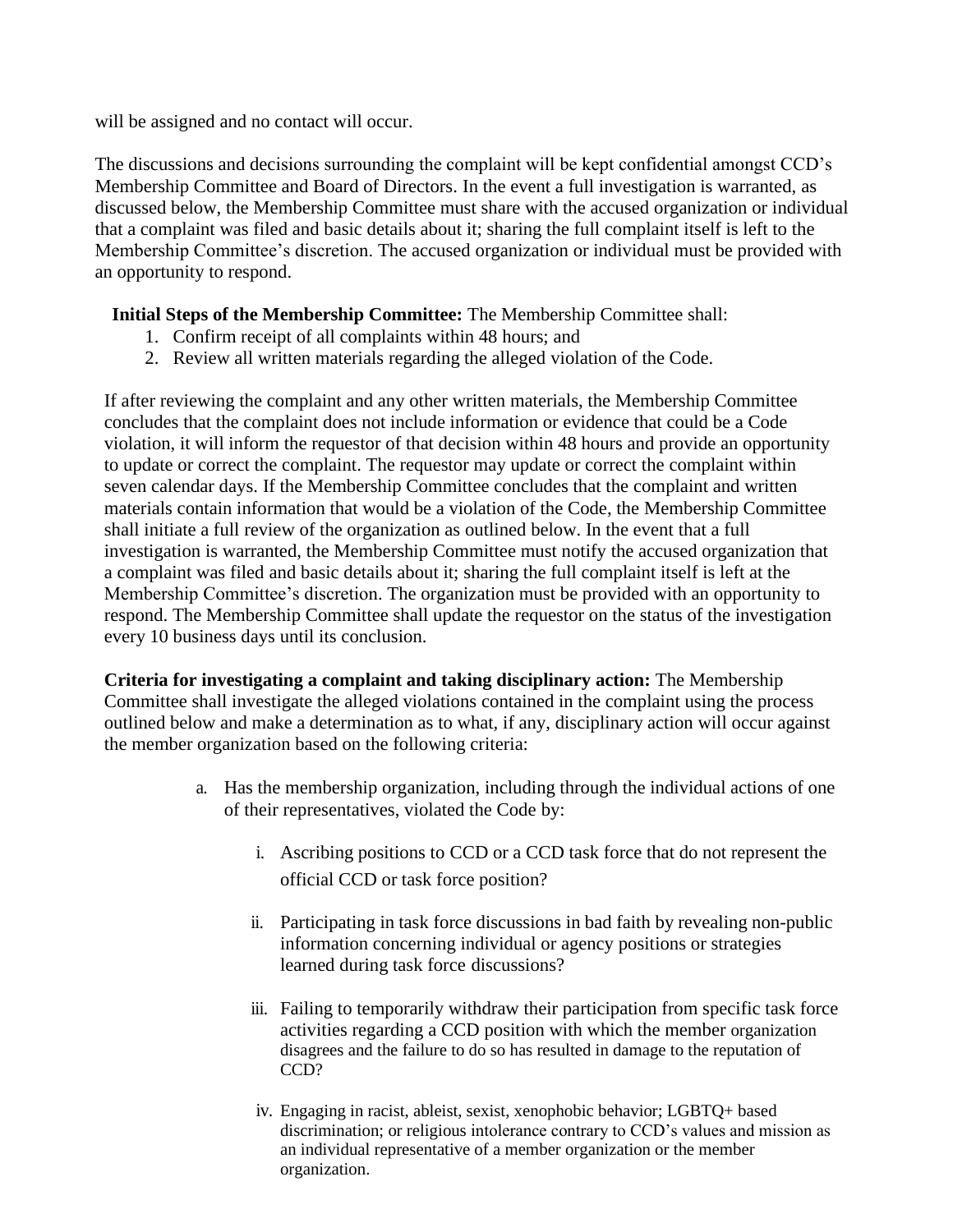- v. Engaging in personal attacks by an individual representative or the member organization on an individual representative member, organization, chair of a particular task force, or CCD as a whole.
- b. If the answer to any subpart of a. is yes, the Membership Committee shall conduct additional investigation to determine:
	- i. The duration and extent of the violation is this a single event or is it an ongoing pattern of behavior? Even if the violation is a single event, was it severe enough to raise significant concerns?
	- ii. Is this the first time that a complaint has been raised against the member organization?
	- iii. Was the member organization given the opportunity to correct the violation previously, and if so, what was its response?

**Guidelines for Applying the Criteria:** The Membership Committee will review the allegations against an organization based on the criteria above. The Membership Committee should do its best to gather sufficient evidence to ensure that it has all the information necessary to make a fully informed decision, including as applicable, talking to the primary representative of the member organization to answer any questions the Committee has regarding the member organization's, including their individual representative(s), as applicable, alleged violations, contacting the appropriate task force co-chair(s), if applicable, to determine the veracity of claims alleged in the complaint, and complete any other information gathering activities it deems necessary. The Membership Committee shall take all evidence it gathers into account to make a recommendation to the Board of Directors regarding what if any disciplinary action should be taken against the member organization. Such recommendation shall be in writing, include an analysis of the alleged violation, all information the investigation revealed that is relevant to the Committee's findings, and what, if any, action the Committee recommends the Board to take. The recommended actions can include:

- **No action**: The Membership Committee can recommend the Board take no action if:
	- o No Violation: The investigation revealed that the allegation was unfounded and no violation of the Code occurred; or
	- o Inadvertent Violation Unlikely to be Repeated: The investigation reveals that the violation that did occur was a minor violation, the organization, including their individual representative(s), as applicable, has never violated the Code before, and the Committee does not believe that the organization, including their individual representative(s), as applicable, will violate the Code again.
- **Board Warning:** The Membership Committee can recommend the Board issue a written warning to the member organization that repeated violations will lead to further disciplinary action if not remedied if: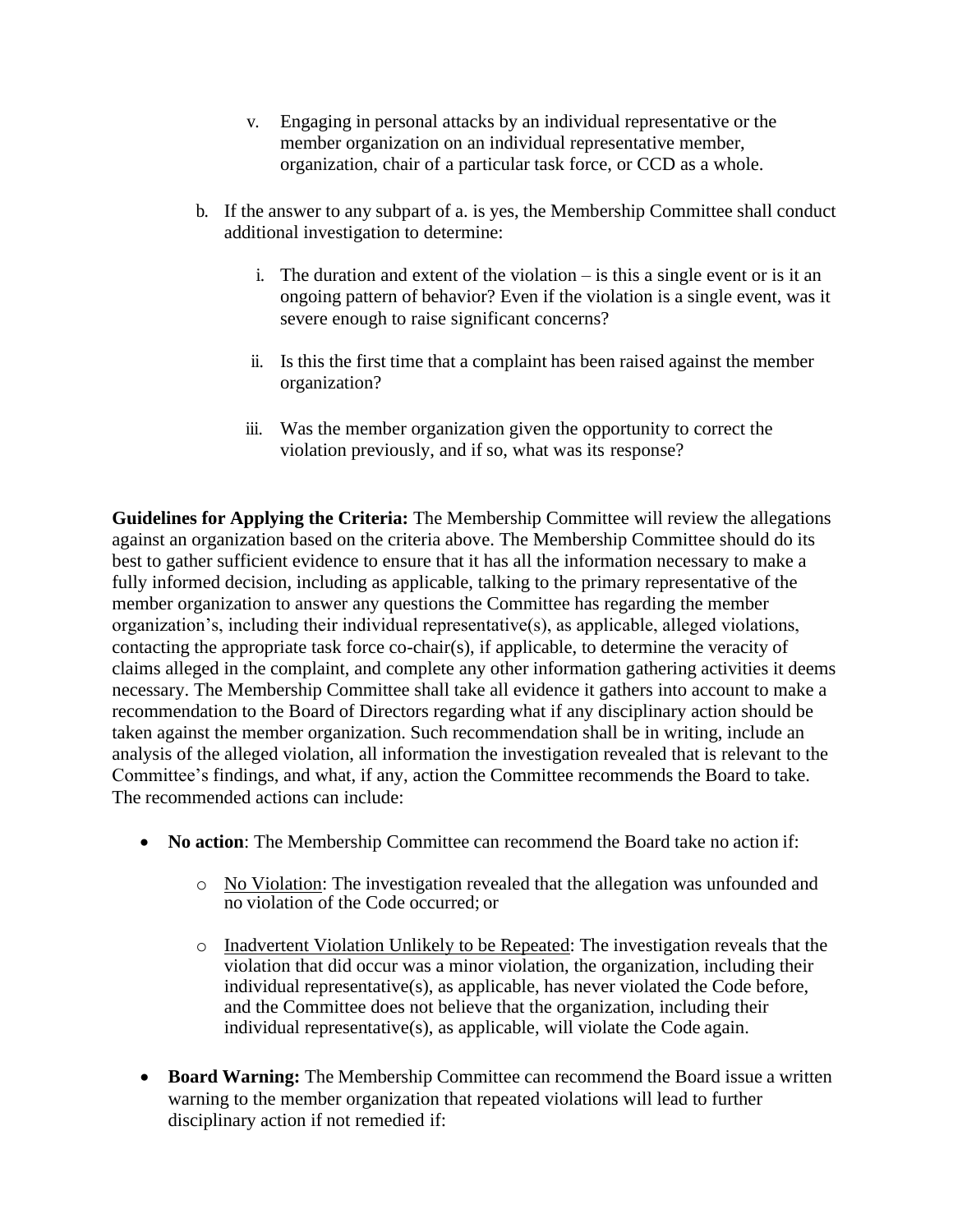- o Willful Violation: The Membership Committee can recommend the Board issue a written warning if the investigation determines that the organization, including their individual representative(s), as applicable, knew it was taking an action that violated the Code and proceeded with that action despite that fact; or
- o Inadvertent Violation Likely to Be Repeated: The Membership Committee can recommend the Board issue a warning letter if the investigation determines that the member organization, including their individual representative(s), as applicable, might take the same action if a similar circumstance arises in the future.
- **Suspension of Membership:** The Membership Committee can recommend that the membership of the organization that violated the Code be suspended until such time as the Board believes that the violations have been cured if:
	- o Repeated Violation after Warning Issued: The Membership Committee can recommend the Board suspend an organization's membership or if it violates the same provision of the code after being warned that it had previously violated the code AND the Membership Committee believes that the organization might still remedy the violation if given time under a suspension to do so; or
	- o Multiple Violations of Code Requirements: The Membership Committee can recommend that the organization's membership be suspended if the organization, including their individual representative(s), as applicable, previously violated a specific requirement of the Code and then violates a different requirement of the Code.
	- o Flagrant and Egregious Violation of the Code: The Membership Committee can recommend the Board suspend an organization's membership even if no warning has been issued if it finds in its investigation that the organization or their individual representative(s), as applicable, took action(s) it knew violated the Code, knew the action could damage the reputation of CCD or another member organization, or the Membership Committee investigation revealed the violation(s) to be so significant that it believes the membership should be suspended immediately so as to prevent additional violations and damage to CCD.
- **Revocation of CCD Membership:** The Membership Committee can recommend the Board revoke an organization's membership if:
	- o Organization Was Suspended and Took No Action to Cure Violations: A suspension was issued to the organization and they took no action to reassure the Board that the organization, including their individual representative(s) would follow the code if membership was reinstated.
	- o Continued and Repeated Violations Following a Warning: A member organization received a warning for violating the Code within the last 24 months and continues to violate the Code. Revocation should only occur following a warning without suspension if the violations are repeated and the Membership Committee believes a suspension would be futile.